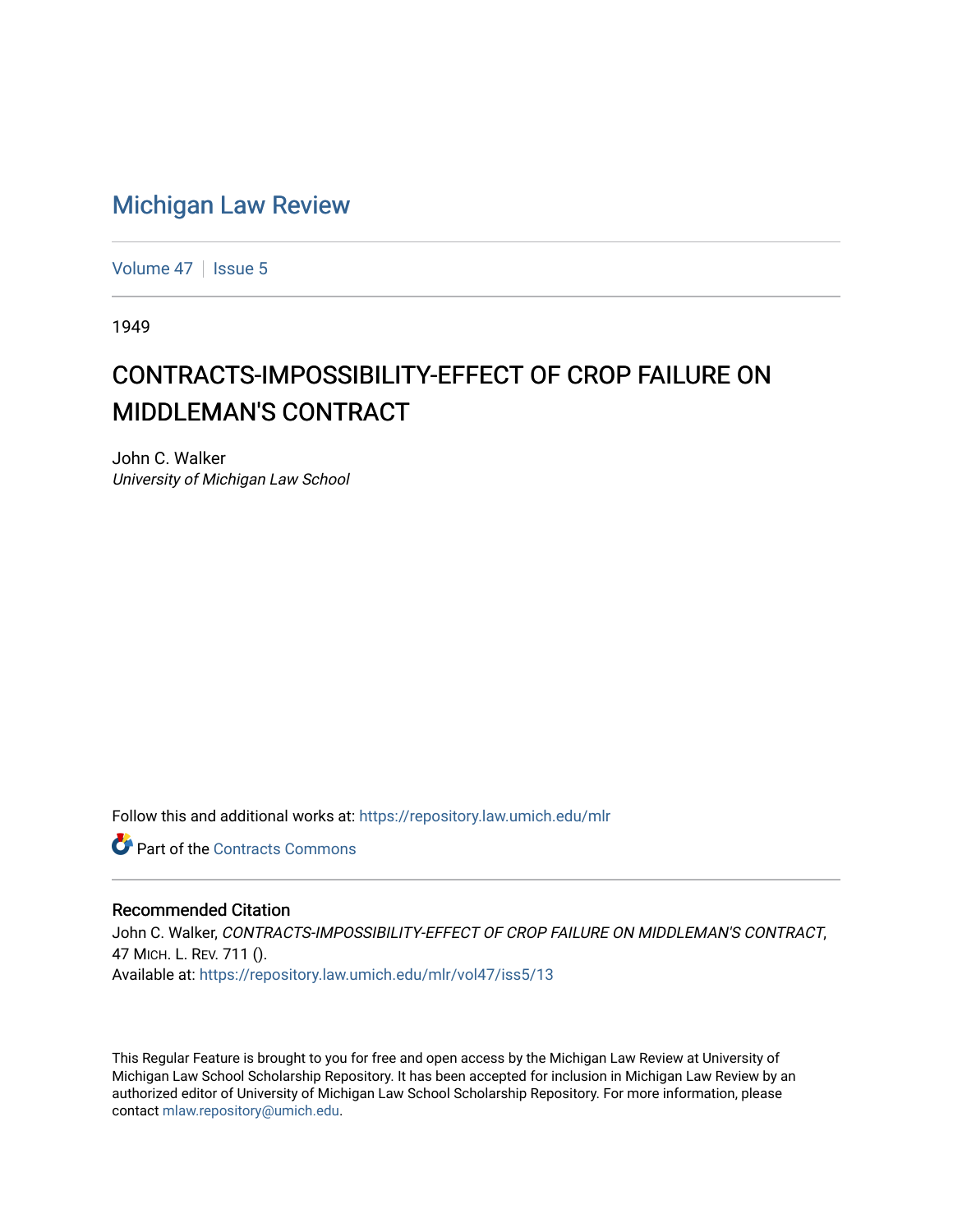CoNTRACTS-IMPOSSIBILITY-EFFECT OF CROP FAILURE ON MIDDLEMAN'S CONTRACT-Defendant, a produce dealer, offered to sell to plaintiff a specified quantity of Texas "New Crop U.S. 1 blackeye peas." When the original offer was made on June 13, 1947, plaintiff asked how defendant could be sure the peas would be "No. 1." Defendant replied that because the locality of Dilley, Texas, had been unusually dry, the pea crop would be sold as dry ''blackeyes;" defendant also stated that he had already made a contract to purchase 7,000 bags of these "blackeyes" from a certain canning company. On June 16 the contract for 800 bags of peas was consummated, delivery to plaintiff to be made on or before June 30, 1947. A few days later, the entire pea crop in the locality of Dilley was destroyed by a torrential rainfall. In spite of exhaustive efforts to obtain "U.S. 1 blackeyes" from other parts of Texas, defendant was unable to do so. The trial court found that the contract did not contemplate delivery of peas from any particular locality and that delivery of peas of the quality contracted for from the state of Texas was not made impossible by an act of God. Plaintiff recovered judgment and defendant appealed. *Held,* reversed. The contract contemplated delivery from a specific crop from a particular locality. The subject matter of the contract had been destroyed by an act of God, discharging defendant's duty to perform. *Pearce-Young-Angel Co., Inc.* v. *Charles* R. *Allen, Inc.,* (S.C. 1948) 50 S.E. (2d) 698.

Since the case of *Taylor* v. *Caldwell*,<sup>1</sup> there has been a gradual extension of the doctrine that certain types of impossibility will excuse performance of a contract. The development of the doctrine has been impeded by dictum in the early case of *Paradine* v. *Jane*,<sup>2</sup> to the effect that impossibility will not excuse performance of an unconditional promise. As many writers have pointed out,3 *Paradine* v.

1122 Eng. Rep. 309 (1863).

3 6 W1LUSTON, CoNTRACTS, rev. ed., §1937 (1938); Page, "The Development of the Doctrine of Impossibility of Performance," 18 M1cH. L. REv. 589 (1920); ANSON, CoN-TRACTs, 5th ed., 467 (1930).

<sup>2</sup>82 Eng. Rep. 897 (1647).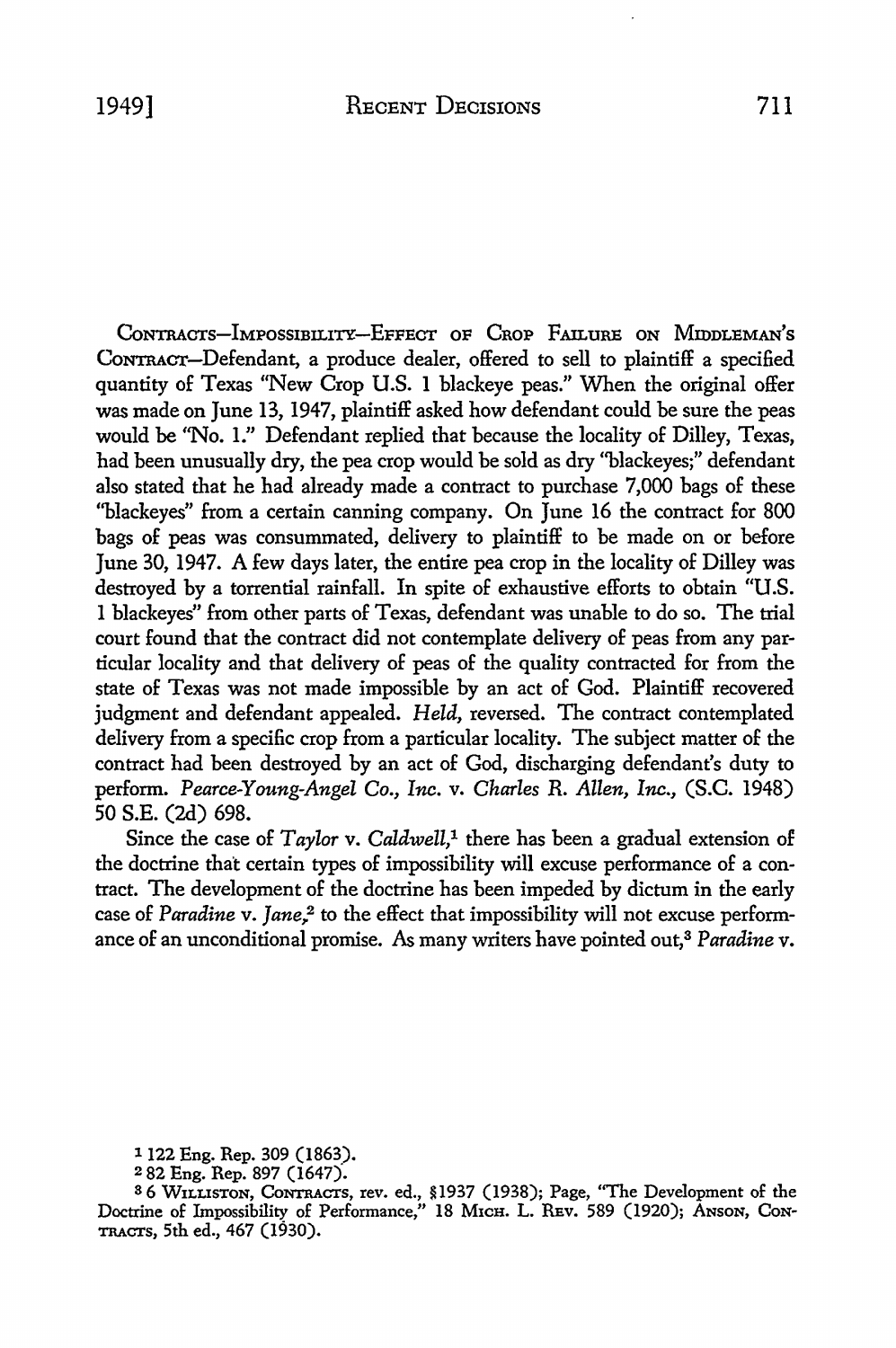Jane did not involve a problem of impossibility, the issue being one of failure of consideration. The stumbling block remains, however, and courts have resorted to the expedient of grouping all cases into a few recognized exceptions to the general rule that impossibility is no excuse.<sup>4</sup>If a particular case cannot be fitted into one of these exceptions, the promisor is not excused regardless of the hardship or injustice of his case. Courts and writers have come to realize that injustice can result from this mechanical application of unbending rules, and attempts have been made to formulate a general rule covering all cases of excusable impossibility which will express the reason behind the exceptions. Perhaps the most popular theory evolved is that all promises, although unconditional in terms, are in fact subject to the constructive condition that performance will be excused if circum- . ·stances arise which make performance impossible, provided the promisor did not assume the risk of the impossibility. This theory has been criticized as being based upon the fiction that the parties intended such a condition, when in fact they had no intention at all as to the matter.<sup>5</sup> However, this criticism overlooks the fact that the entire doctrine of constructive conditions in the law of contracts is based upon the fiction of an assumed intent where no actual intent existed. While this theory of constructive conditions provides a satisfactory solution for most cases of impossibility, its fictitious basis may produce confusion of thought unless the true reason for the application of the fiction is kept constantly in mind. That reason would seem to be the one expressed by Justice Holmes; namely, that if the parties had realized the possibility that certain circumstances would render performance impossible, the promisor would not have assumed the risk that those circumstances would not occur, and the promisee would not have expected him to do so.6 Applying Holmes' test to the principal case, the correctness of the decision would seem doubtful. In most cases where delivery of a crop has been excused, the promisor was a grower, and it was within the contemplation of both parties that delivery would be made from a specific crop from particular land.<sup>7</sup>

4 Three exceptions to the general rule, recognized everywhere, allow excuse of the promisor when:  $(1)$  impossibility is brought about by a change in the domestic law;  $(2)$ death or sickness makes performance of a contract for personal services impossible; and  $(3)$ the contract is impossible of performance because the specific subject matter with which it deals has been destroyed without the fault of the promisor. The court fits the principal case within the third exception. In two other categories of cases, courts are becoming increasingly desirous of excusing because of impossibility. They are: (4) where the contract contemplates some particular mode of performance and that method of performance becomes impossible; and  $(5)$  where the entire purpose and motivation for the contract is "frustrated" by a subsequent change in circumstances. See 6 WILLISTON, CONTRACTS, rev. ed., §1935 (1938).

<sup>5</sup> Page, "The Development of the Doctrine of Impossibility of Performance," 18 MICH. L. REv. 589 at 599 (1920).

<sup>6</sup> The Kronprinzessin Cecilie, 244 U.S. 12, 37 S.Ct. 490 (1917). See also GRISMORE, CoNTRACTS, §§169 to 176 (1947); Wade, "The Principle of Impossibility in Contract,'' 56 LAW QuARTERLY REv. 519 (1940); and Woodward, "Impossibility of Performance, as an Excuse for Breach of Contract," 1 CoL. L. REv. 529 (1901).

<sup>7</sup>See Howell v. Coupland, 1 Q.B. D. 258 (1876); Pearson v. McKinney, 160 Cal. 649, ll7 P. 919 (19II); Matousek v. Galligan, 104 Neb. 731, 178 N.W. 510 (1920); Squillante v. California Lands, Inc., 5 Cal. App. (2d) 89, 42 P. (2d) 81 (1935); Snipes Mountain